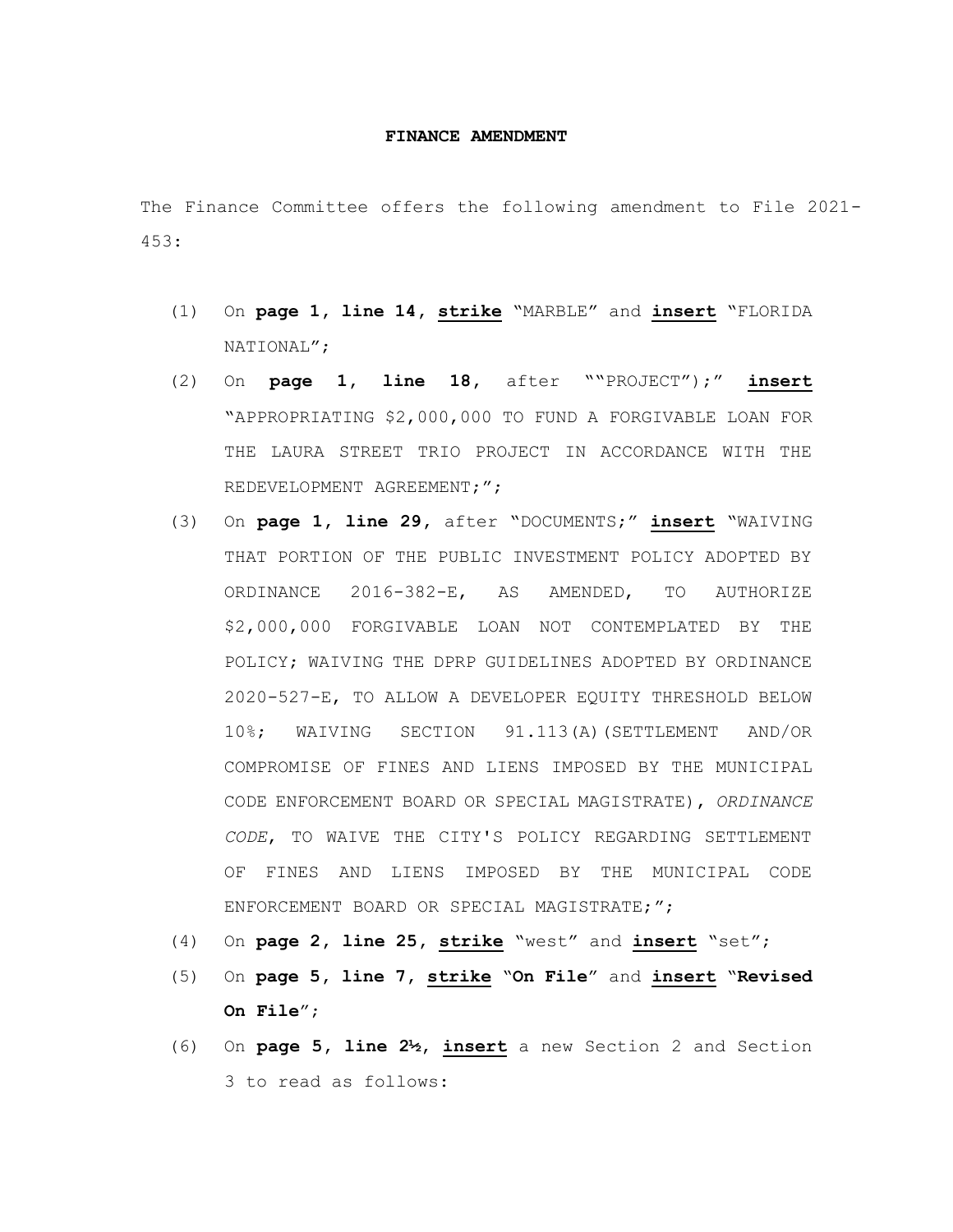"**Section 2. Appropriation.** For the 2020-2021 fiscal year, within the City's budget, there are hereby appropriated the indicated sum(s) from the account(s) listed in subsection (a) to the account(s) listed in subsection (b):

(The account information is attached hereto as **Exhibit 1** and incorporated herein by this reference)

- (a) Appropriated from:
	- See **Exhibit 1** \$2,000,000
- (b) Appropriated to:

See **Exhibit 1** \$2,000,000

## (c) **Explanation of Appropriation:**

Appropriating \$2,000,000.00 from General Fund-GSD Fund Balance to fund a \$2,000,000 forgivable loan for the Laura Street Trio project in accordance with the redevelopment agreement.

**Section 3. Purpose.** The purpose of the appropriation in Section 2 is to provide \$2,000,000 in funding to the Downtown Development Fund – Forgivable Loans account to provide a \$2,000,000 forgivable loan to the Developer in accordance with the Redevelopment Agreement.";

(7) Renumber remaining sections accordingly;

<sup>(8)</sup> On **page 7, line 11½**, **insert** a new Section 9, Section 10, and Section 11 to read as follows: "**Section 9. Waiver of Public Investment Policy.** The Public Investment Policy adopted by City Council Ordinance 2016-382-E, as amended, is waived to authorize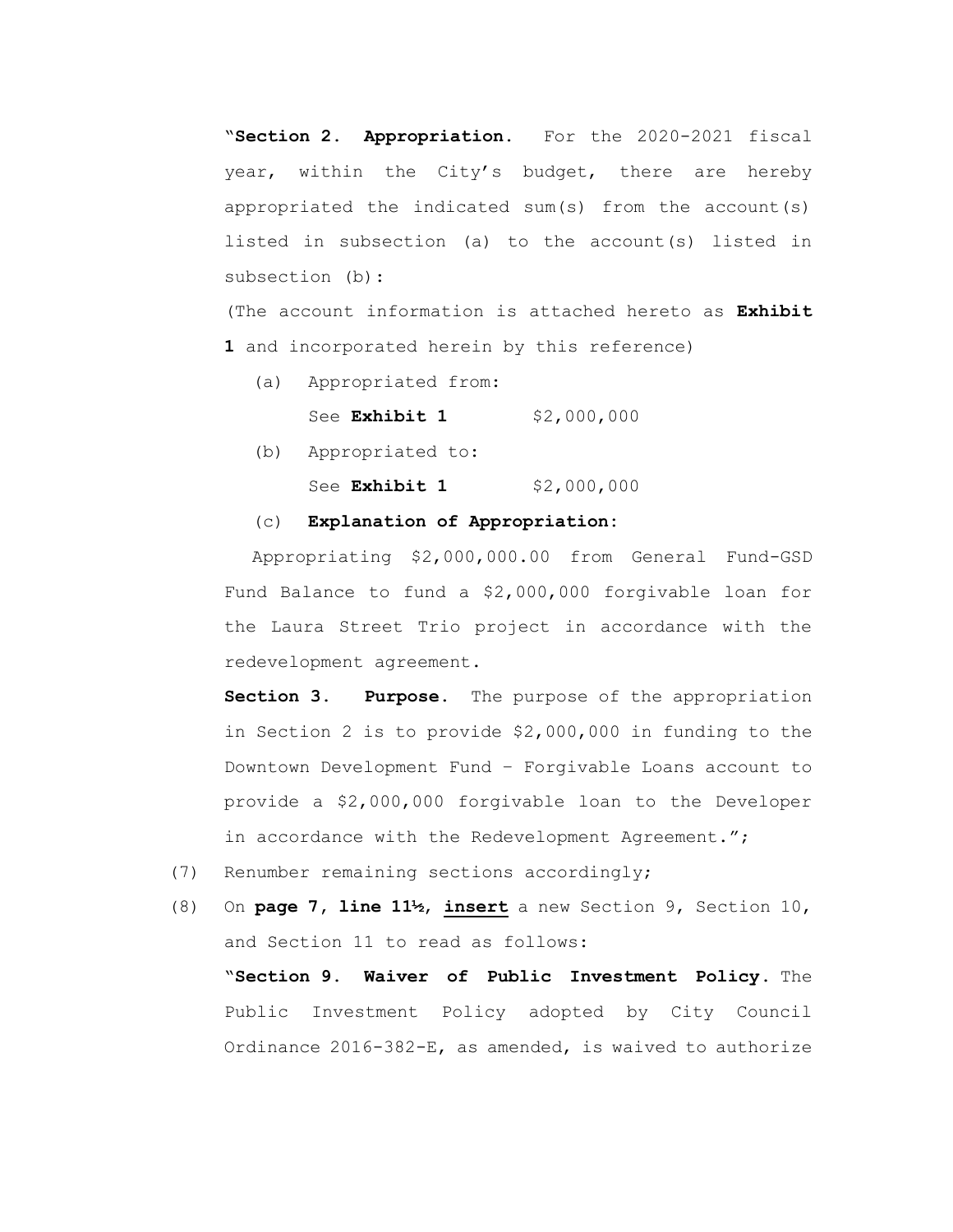a \$2,000,000 forgivable loan not contemplated by the policy.

**Section 10. Waiver of DPRP Guidelines.** The DPRP guidelines adopted by the City Council Ordinance 2020- 527-E, are waived to allow a developer equity threshold below 10%.

**Section 11. Waiver of Chapter 91 (Municipal Code Enforcement Board), Section 91.113(a) (Settlement and/or compromise of fines and liens imposed by the Municipal Code Enforcement Board or Special Magistrate),** *Ordinance Code***.** The standards and policies referenced in Section 91.113(a), *Ordinance Code*, regarding the City's policy of settlement of fines and liens imposed by the Municipal Code Enforcement Board or Special Magistrate are hereby waived to authorize a \$10,000 upfront payment, rather than \$4,000, in connection with the settlement of fines agreement to be entered into by the Developer, and to authorize a sixty (60) month term (rather than twentyfour months) to bring the Project parcel into compliance.";

- (9) Renumber remaining sections accordingly;
- (10) Attach **Exhibit 1**, attached hereto, which attaches the account information;
- (11) Remove **On File** document and replace with **Revised On File**  document attached hereto, which places the Revised Redevelopment Agreement on file;
- (12) On **page 1, line 1**, amend the introductory sentence to add that the bill was amended as reflected herein.